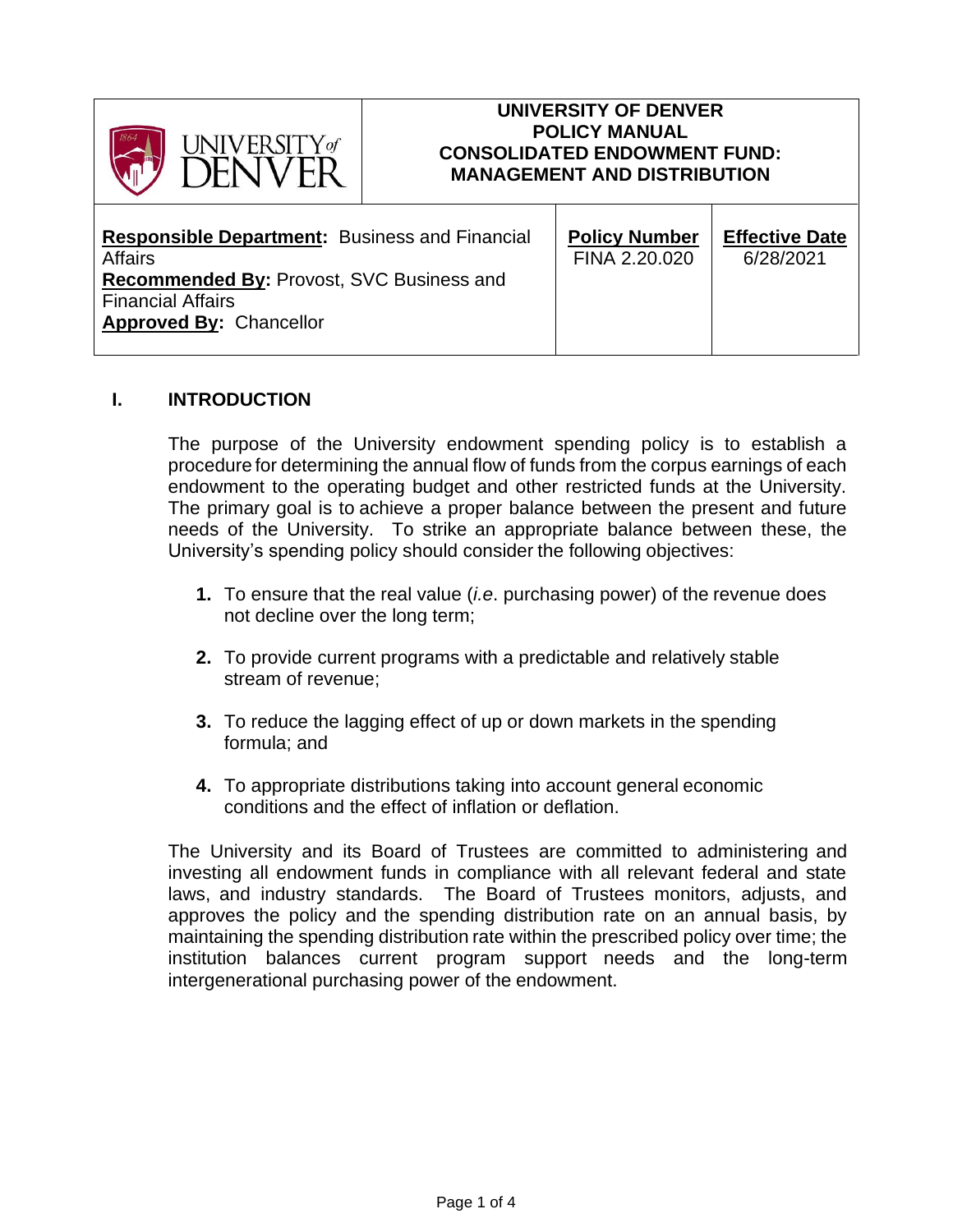### **II. POLICY OVERVIEW**

### **A. Efficient Management**

In order to provide for efficient management of endowment assets and to reduce the risk associated with closely tying a particular endowment fund to the performance of separate investments, endowment assets should be pooled for investment purposes to the greatest extent possible. Pooled assets will be called the Consolidated Endowment Fund ("CEF") and individual endowment will be issued shares at the end of the month in which they buy into the CEF. Share values will be computed at the end of each month and new purchases will be made at the end of the month per share market value.

All assets of the endowment fund deserve professional management. Therefore, except in separately invested endowments where donors or other interested parties have traditionally been granted a role in selecting investments and have, in turn, accepted the associated risk, the University should, as quickly as is practicable, turn over all assets that are publicly traded securities to professional managers to whom the Investment Committee would provide direction. This may require that the assets first be liquidated before funds can be assigned.

Endowment fund assets that are not assigned to professional managers and are not publicly traded also need to be managed. These assets should be assessed for potential to yield greater returns or for possible sale, and asset management recommendation should be presented by staff to the Investment Committee on a regular basis.

### **B. Distributing Endowment Earnings**

The University's policy governing distributions from endowments is designed to be in accordance with the Uniform Prudent Management of Institutional Funds Act ("UPMIFA"), as adopted by the State of Colorado. UPMIFA requires the institution to address the duration and preservation of the endowment fund by appropriating a prudent amount for expenditure from endowment funds within the restrictions of any gift agreements and consider the following factors:

- **1.** Duration and preservation or the endowment fund;
- **2.** Purpose of the institution and the endowment fund;
- **3.** General economic conditions;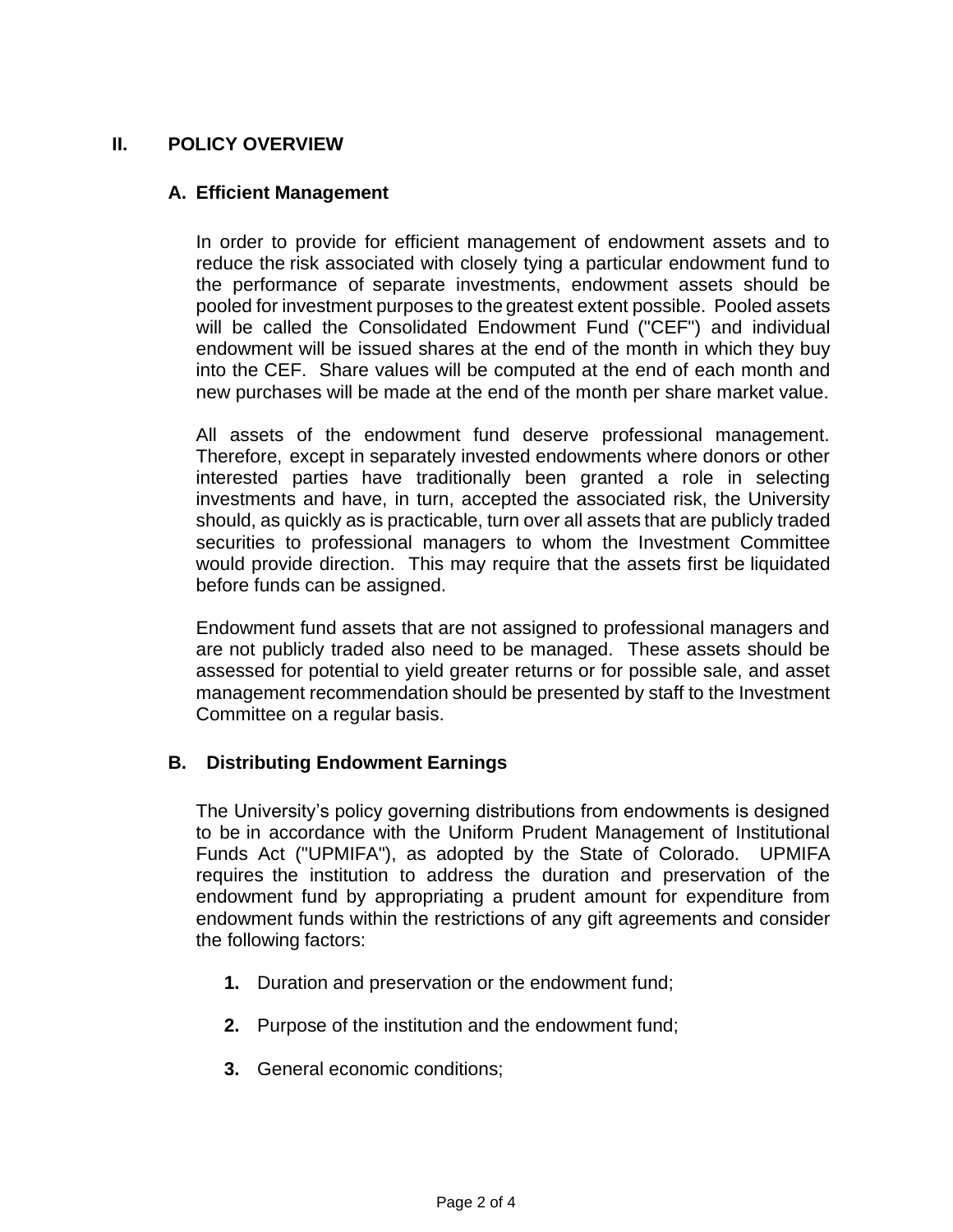- **4.** Possible effect of inflation or deflation;
- **5.** Expected total return from income and the appreciation of investments;
- **6.** Other resources of the institution; and
- **7.** The investment policy of the institution.

# **C. Distributing Endowment Earnings**

It is the policy of the University to distribute, per quarter, 1.125% of the twelve quarter trailing average of the CEF unit value applied to the number of units outstanding.

# **D. Underwater Endowment Distributions**

UPMIFA's predecessor, the Uniform Management of Institutional Funds Act, contained an express restriction that an institution could not make distributions (other than from "accounting income" such as dividends, interest, and rents) from an endowed fund if the distribution would reduce that fund below its "historic dollar value," there defined as the original gift value, unadjusted for changes in purchasing power. That express restriction was deleted from UPMIFA, although the official comments state that an institution should take into account the donor's intent that an endowed fund should be maintained permanently and that maintenance of purchasing power over time, is a part of such permanence, to be taken into account in developing and administering a policy of distributions from endowed funds. The deletion of the prohibition of distributions that would reduce a fund below its "historic dollar value" permits an institution to avoid artificial restriction on distributions that may result from the fact that contributions are received at all stages of the investment cycle.

### **E. Donor Intent**

Donor intent as specifically stated in the fund agreement takes precedence over UPMIFA standards or University spending policies. If the fund agreement uses general terminology such as "retain principal" or "spend only income", then spending will follow the University spending policies that are in compliance with UPMIFA.

### **III. PROCESS OVERVIEW**

As stated in Policy Overview